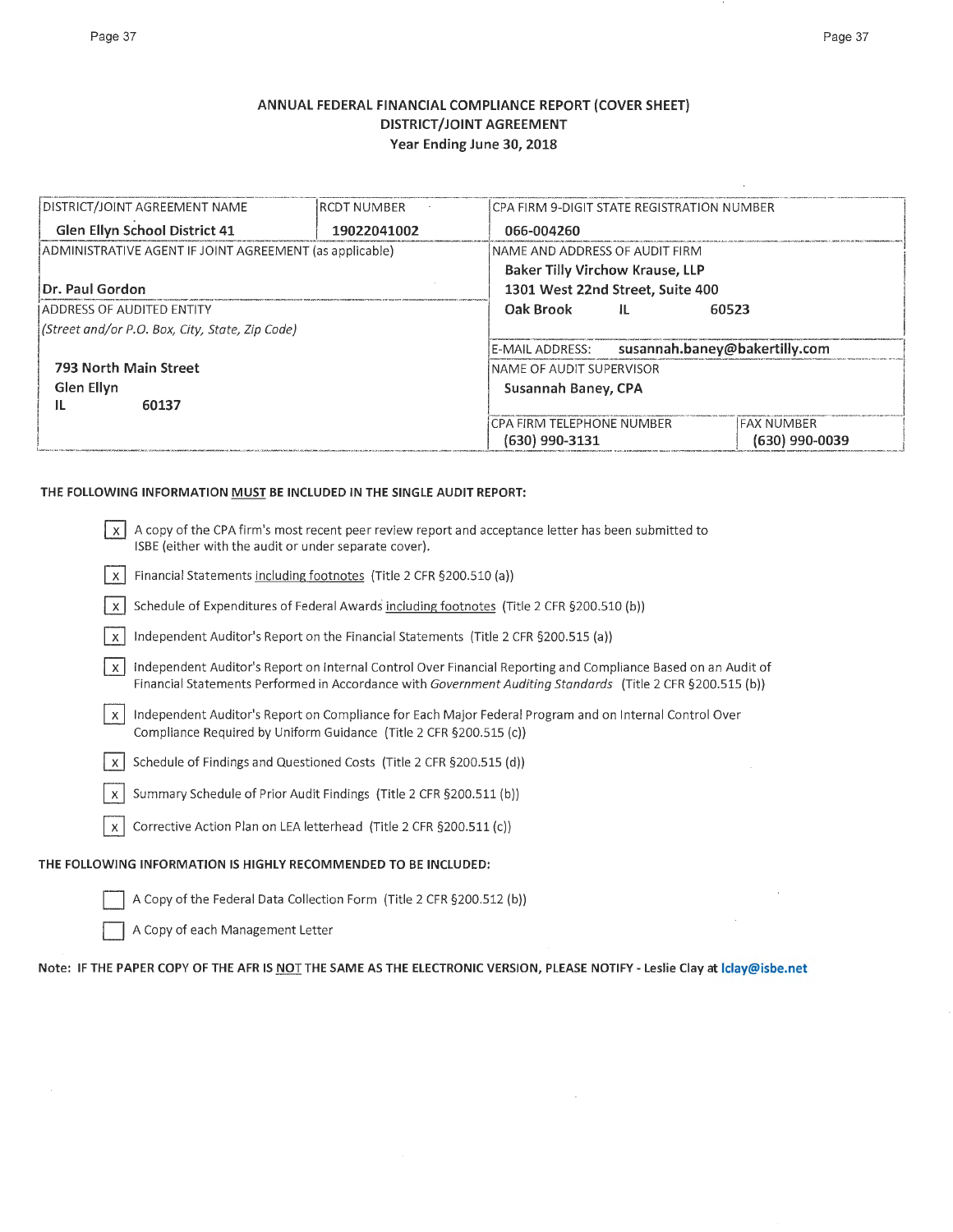

# REPORT ON INTERNAL CONTROL OVER FINANCIAL REPORTING AND ON COMPLIANCE AND OTHER MATTERS BASED ON AN AUDIT OF FINANCIAL STATEMENTS PERFORMED IN ACCORDANCE WITH GOVERNMENT AUDITING STANDARDS

Independent Auditors' Report

To the Board of Education Glen Ellyn School District 41 Glen Ellyn, Illinois 60137

We have audited, in accordance with the auditing standards generally accepted in the United States of America and the standards applicable to financial audits contained in Government Auditing Standards issued by the Comptroller General of the United States, the financial statements of the governmental activities, each major fund, and the aggregate remaining fund information of Glen Ellyn School District 41 as of and for the year ended June 30, 2018, and the related notes to the financial statements, which collectively comprise Glen Ellyn School District 41's basic financial statements, and have issued our report thereon dated December 13, 2018.

## **Internal Control Over Financial Reporting**

In planning and performing our audit of the financial statements, we considered Glen Ellyn School District 41's internal control over financial reporting (internal control) to determine the audit procedures that are appropriate in the circumstances for the purpose of expressing our opinions on the financial statements, but not for the purpose of expressing an opinion on the effectiveness of Glen Ellyn School District 41 's internal control. Accordingly, we do not express an opinion on the effectiveness of Glen Ellyn School District 41 's internal control.

A deficiency in internal control exists when the design or operation of a control does not allow management or employees, in the normal course of performing their assigned functions, to prevent, or detect and correct, misstatements on a timely basis. A material weakness is a deficiency, or a combination of deficiencies, in internal control such that there is a reasonable possibility that a material misstatement of the entity's financial statements will not be prevented, or detected and corrected on a timely basis. A significant deficiency is a deficiency, or a combination of deficiencies, in internal control that is less severe than a material weakness, yet important enough to merit attention by those charged with governance.

Our consideration of internal control was for the limited purpose described in the first paragraph of this section and was not designed to identify all deficiencies in internal control that might be material weaknesses or significant deficiencies and therefore, material weaknesses or significant deficiencies may exist that have not been identified. We did identify a certain deficiency in internal control, described in the accompanying schedule of findings and questioned costs; that we consider to be a material weakness. The material weakness is item 2018-001.

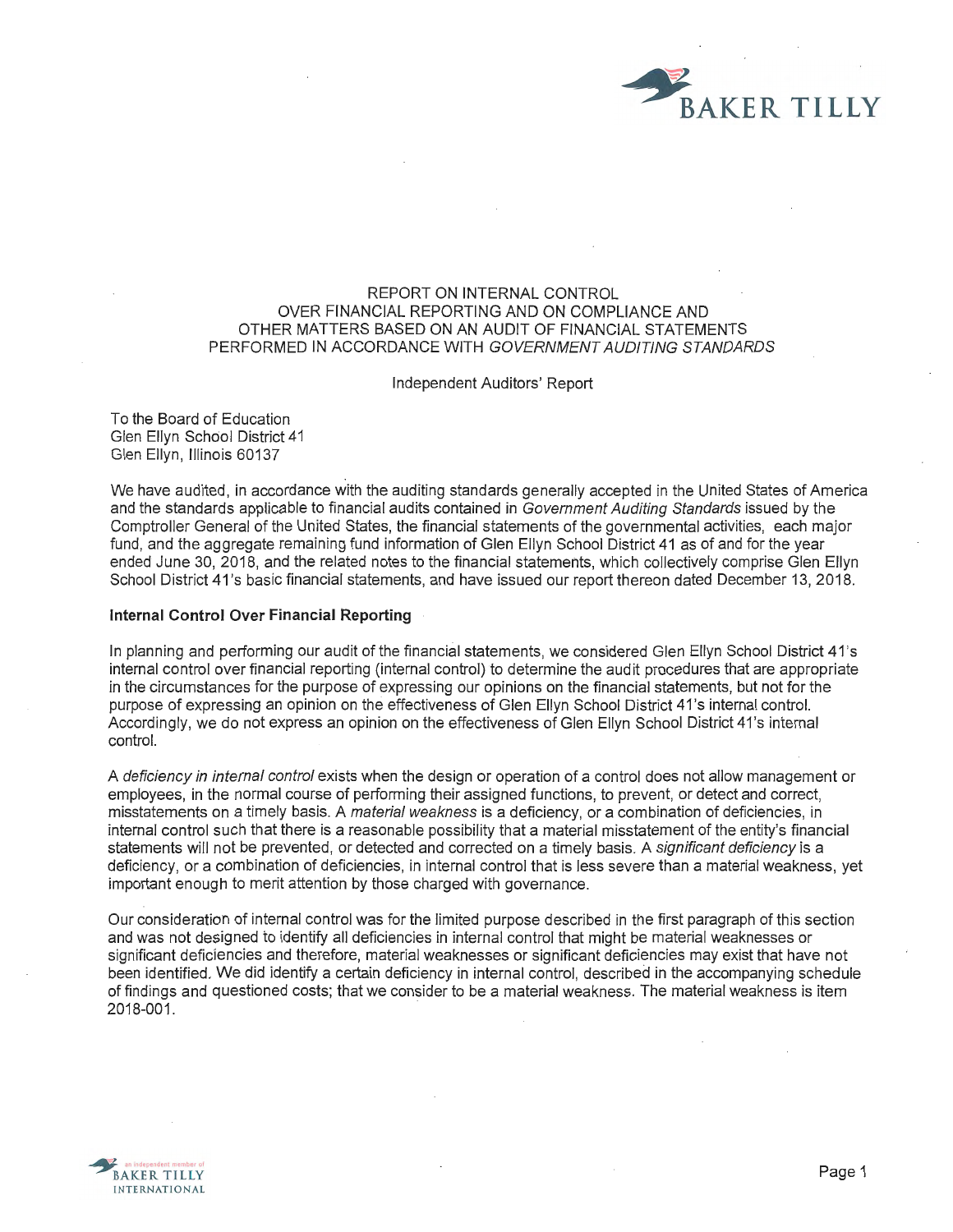Board of Education Glen Ellyn School District 41

## **Compliance and Other Matters**

As part of obtaining reasonable assurance about whether Glen Ellyn School District 41's financial statements are free from material misstatement, we performed tests of its compliance with certain provisions of laws, regulations, contracts, and grant agreements, noncompliance with which could have a direct and material effect on the determination of financial statement amounts. However, providing an opinion on compliance with those provisions was not an objective of our audit, and accordingly, we do not express such an opinion. The results of our tests disclosed no instances of noncompliance or other · matters that are required to be reported under Government Auditing Standards.

## **Glen Ellyn School District 41's Response to the Finding**

Glen Ellyn School District 41 's response to the finding identified in our audit is described in the accompanying schedule of findings and questioned costs and corrective action plan. Glen Ellyn School District 41 's response was not subjected to the auditing procedures applied in the audit of the financial statements and, accordingly, we express no opinion on it.

## **Purpose of this Report**

The purpose of this report is solely to describe the scope of our testing of internal control and compliance and the results of that testing, and not to provide an opinion on the effectiveness of the entity's internal control or on compliance. This report is an integral part of an audit performed in accordance with Government Auditing Standards in considering the entity's internal control and compliance. Accordingly, this communication is not suitable for any other purpose.

Baker Tilly Virchaw Krause, LLP

Oak Brook, Illinois December 13, 2018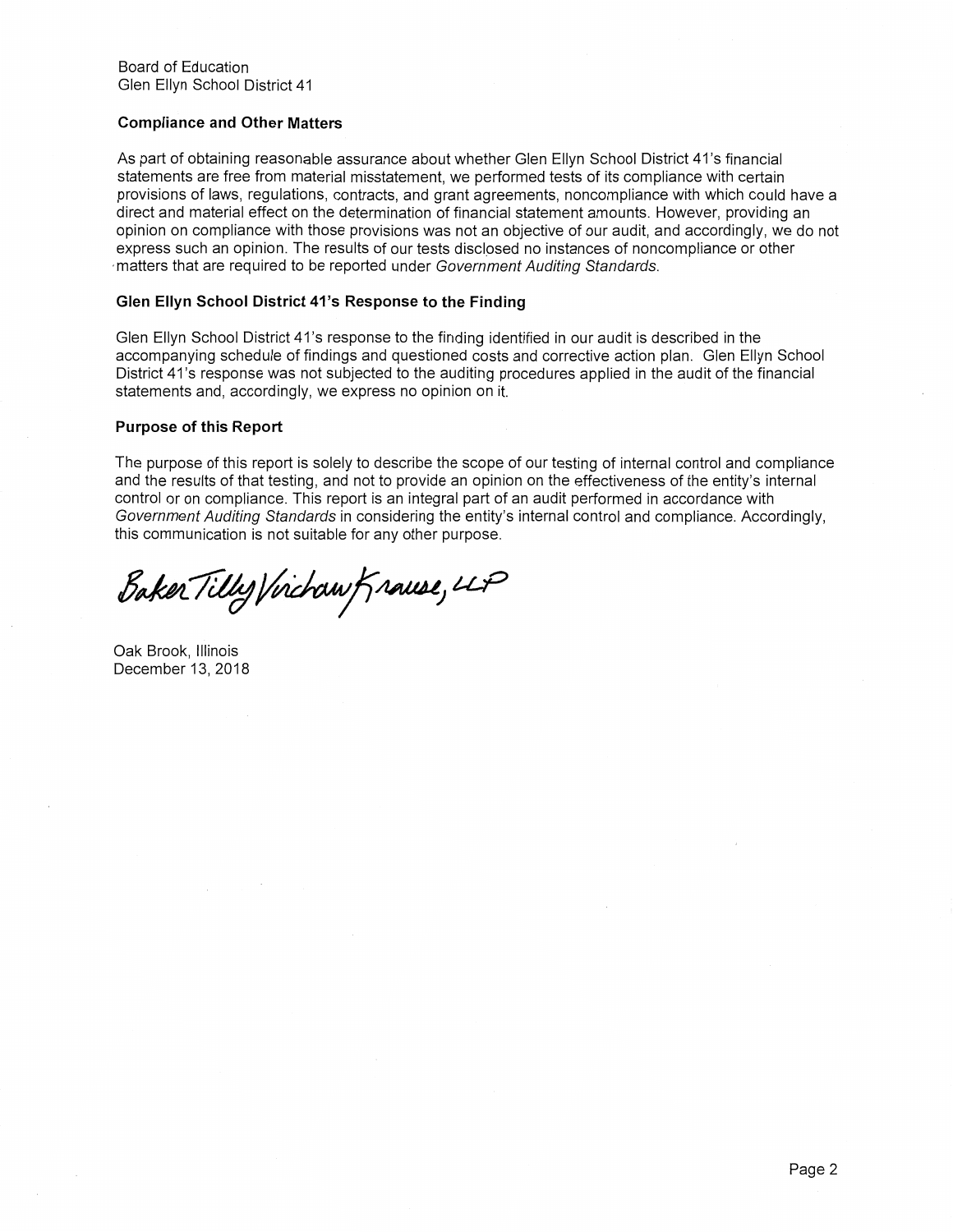

# REPORT ON COMPLIANCE FOR EACH MAJOR FEDERAL PROGRAM; REPORT ON INTERNAL CONTROL OVER COMPLIANCE; AND REPORT ON THE SCHEDULE OF EXPENDITURES OF FEDERAL AWARDS REQUIRED BY THE UNIFORM GUIDANCE

Independent Auditors' Report

To the Board of Education Glen Ellyn School District 41 Glen Ellyn, Illinois 60137

## **Report on Compliance for the Major Federal Program**

We have audited Glen Ellyn School District 41's compliance with the types of compliance requirements described in the 0MB Compliance Supplement that could have a direct and material effect on Glen Ellyn School District 41's major federal program for the year ended June 30, 2018. Glen Ellyn School District 41's major federal program is identified in the summary of auditors' results section of the accompanying schedule of findings and questioned costs.

#### **Management's Responsibility**

Management is responsible for compliance with federal statutes, regulations, and the terms and conditions of its federal awards applicable to its federal programs.

#### **Auditors' Responsibility**

Our responsibility is to express an opinion on compliance for Glen Ellyn School District 41's major federal program based on our audit of the types of compliance requirements referred to above. We conducted our audit of compliance in accordance with auditing standards generally accepted in the United States of America; the standards applicable to financial audits contained in Government Auditing Standards, issued by the Comptroller General of the United States; and the audit requirements of Title 2 U.S. Code of Federal Regulations Part 200, Uniform Administrative Requirements, Cost Principles, and Audit Requirements for Federal Awards (Uniform Guidance): Those standards and the Uniform Guidance require that we plan and perform the audit to obtain reasonable assurance about whether noncompliance with the types of compliance requirements referred to above that could have a direct and material effect on a major federal program occurred. An audit includes examining, on a test basis, evidence about Glen Ellyn School District 41's compliance with those requirements and performing such other procedures as we considered necessary in the circumstances.

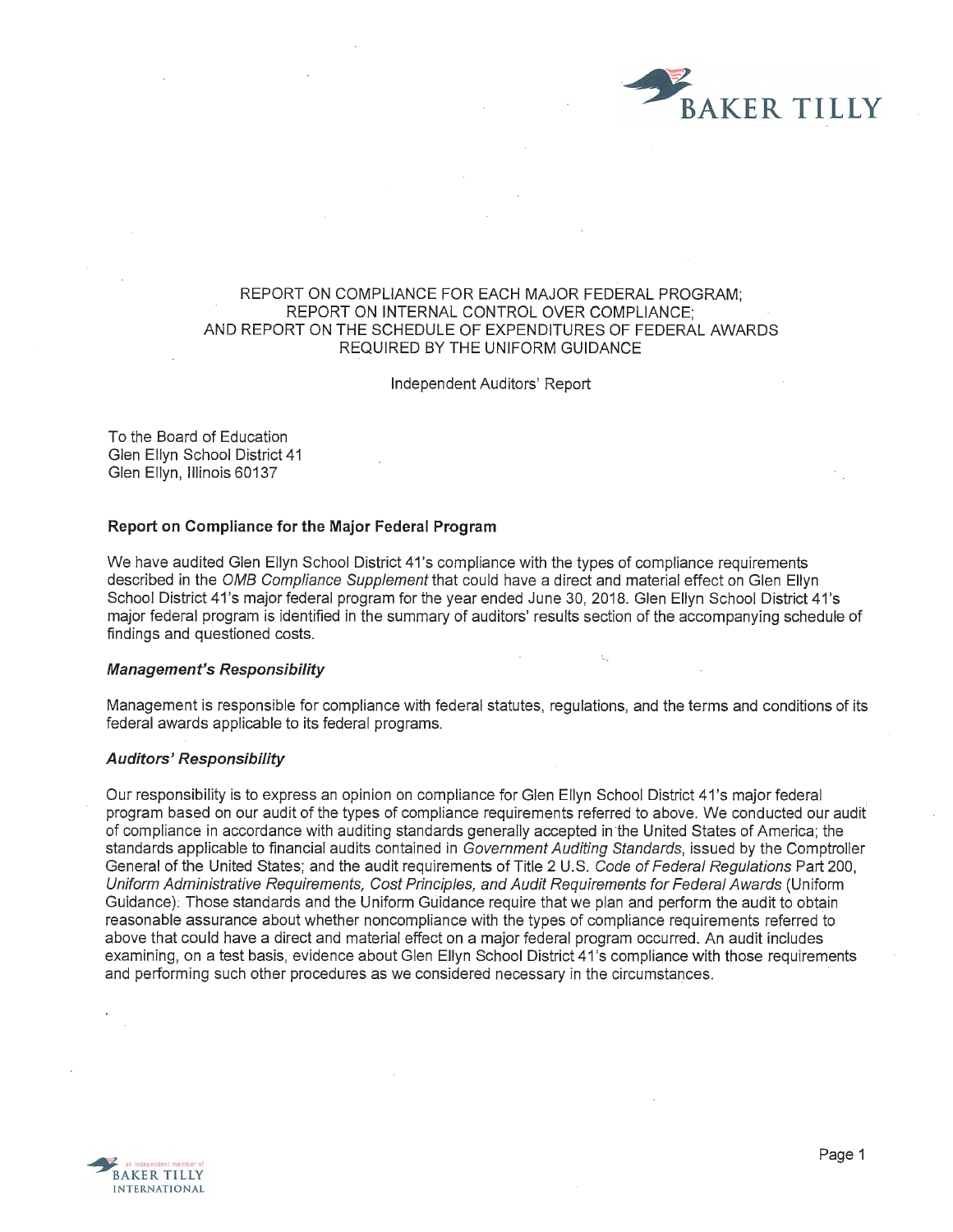Board of Education Glen Ellyn School District 41

We believe that our audit provides a reasonable basis for our opinion on compliance for each major federal program. However, our audit does not provide a legal determination of Glen Ellyn School District 41's compliance.

### **Opinion on the Major Federal Program**

In our opinion, Glen Ellyn School District 41 complied, in all material respects, with the types of compliance requirements referred to above that could have a direct and material effect on its major federal program for the year ended June 30, 2018.

## **Report on Internal Control Over Compliance**

Management of Glen Ellyn School District 41 is responsible for establishing and maintaining effective internal control over compliance with the types of compliance requirements referred to above. In planning and performing our audit of compliance, we considered Glen Ellyn School District 41 's internal control over compliance with the types of requirements that could have a direct and material effect on the major federal program to determine the auditing procedures that are appropriate in the circumstances for the purpose of expressing an opinion on compliance for the major federal program and to test and report on internal control over compliance in accordance with the Uniform Guidance, but not for the purpose of expressing an opinion on the effectiveness of internal control over compliance. Accordingly, we do not express an opinion on the effectiveness of Glen Ellyn School District 41's internal control over compliance.

A deficiency in internal control over compliance exists when the design or operation of a control over compliance does not allow management or employees, in the normal course of performing their assigned functions, to prevent, or detect and correct, noncompliance with a type of compliance requirement of a federal program on a timely basis. A material weakness in internal control over compliance is a deficiency, or a combination of deficiencies, in internal control over compliance, such that there is a reasonable possibility that material noncompliance with a type of compliance requirement of a federal program will not be prevented, or detected and corrected, on a timely basis. A significant deficiency in internal control over compliance is a deficiency, or a combination of deficiencies, in internal control over compliance with a type of compliance requirement of a federal program that is less severe than a material weakness in internal control over compliance, yet important enough to merit attention by those charged with governance.

Our consideration of internal control over compliance was for the limited purpose described in the first paragraph of this section and was not designed to identify all deficiencies in internal control over compliance that might be material weaknesses or significant deficiencies. We did not identify any deficiencies in internal control over compliance that we consider to be material weaknesses. However, material weaknesses may exist that have not been identified.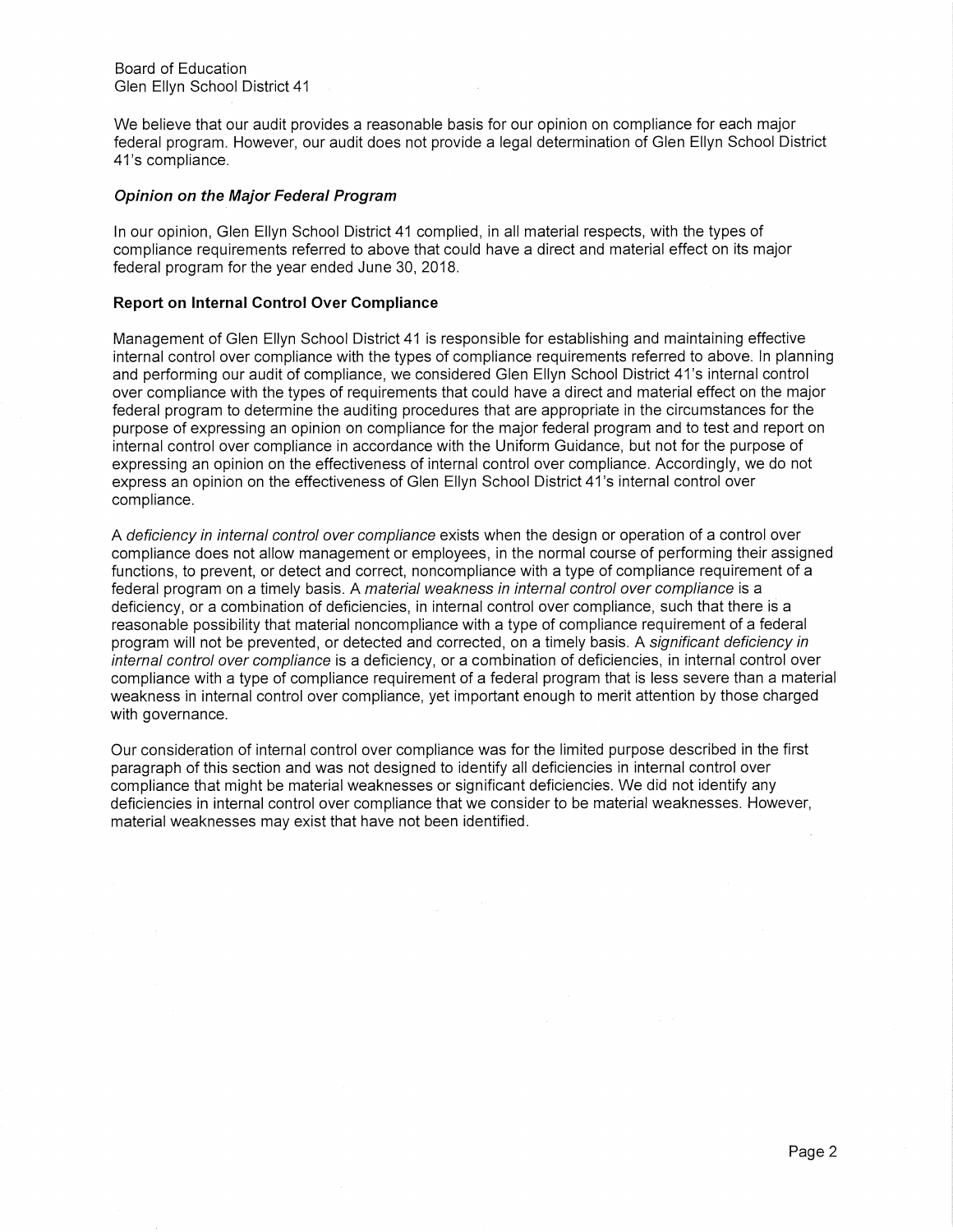# **Purpose of this Report**

The purpose of this report on internal control over compliance is solely to describe the scope of our testing of internal control over compliance and the results of that testing based on the requirements of the Uniform Guidance. Accordingly, this report is not suitable for any other purpose.

# **Report on Schedule of Expenditures of Federal Awards Required by the Uniform Guidance**

We have audited the financial statements of the governmental activities, each major fund, and the aggregate remaining fund information of Glen Ellyn School District 41 as of and for the year ended June 30, 2018, and the related notes to the financial statements, which collectively comprise Glen Ellyn School District 41's basic financial statements. We issued our report thereon dated December 13, 2018 which contained unmodified opinions on those financial statements. Our audit was conducted for the purpose of forming opinions on the financial statements that collectively comprise the basic financial statements. The accompanying schedule of expenditures of federal awards is presented for purposes of additional analysis as required by the Uniform Guidance and is not a required part of the basic financial statements. Such information is the responsibility of management and was derived from and relates directly to the underlying accounting and other records used to prepare the basic financial statements. The information has been subjected to the auditing procedures applied in the audit of the financial statements and certain additional procedures, including comparing and reconciling such information directly to the underlying accounting and other records used to prepare the basic financial statements or to the basic financial statements themselves, and other additional procedures in accordance with auditing standards generally accepted in the United States of America. In our opinion, the schedule of expenditures of federal awards is fairly stated in all material respects in relation to the basic financial statements as a whole.

We also previously audited, in accordance with auditing standards generally accepted in the United States, Glen Ellyn School District 41 's basic financial statements as of and for the year ended June 30, 2017 (not presented herein), and have issued our report thereon dated December 11, 2017, which contained unmodified opinions on the respective financial statements of the governmental activities, each major fund, and the aggregate remaining fund information. The 2017 information included in the schedule of expenditures of federal awards is presented for purposes of additional analysis and is not a required part of the basic financial statements. Such information is the responsibility of management and was derived from and relates directly to the underlying accounting and other records used to prepare the 2017 financial statements. The 2017 information has been subjected to the auditing procedures applied in the audit of the 2017 basic financial statements and certain additional procedures, including comparing and reconciling such information directly to the underlying accounting and other records used to prepare those basic financial statements or to those basic financial statements themselves, and other additional procedures in accordance with auditing standards generally accepted in the United States of America. In our opinion, the 2017 information included in the schedule of expenditures of federal awards is fairly stated in all material respects in relation to the basic financial statements for the year ended June 30, 2017 as a whole.

Baker Tilly Virchaw Krause, LLP

Oak Brook, Illinois December 13, 2018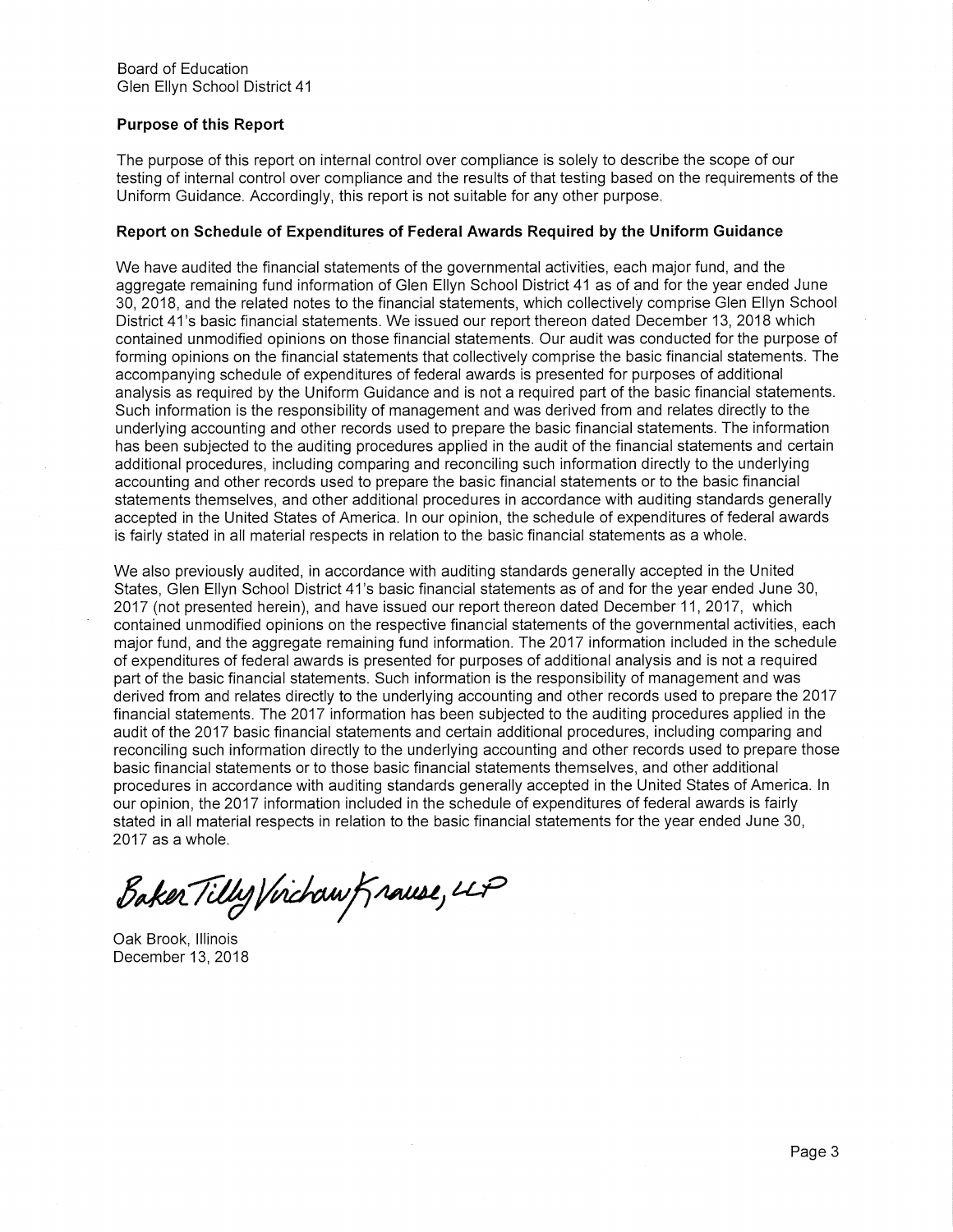# **Glen Ellyn School District 41**

# **19022041002**

# **SINGLE AUDIT INFORMATION CHECKLIST**

The following checklist is OPTIONAL; it is not a required form for completion of Single Audit information. The purpose of the checklist is to assist in determining if appropriate information has been correctly completed within the Annual Financial Report (AFR). This is not a complete listing of all Single Audit requirements, but highlights some of the more common errors found during ISBE reviews.

# **GENERAL INFORMATION**

| x                                                   |                           | 1. Signed and dated copies of audit opinion letters have been included with audit package submitted to ISBE.                                                                                                                                                                                                                                                      |
|-----------------------------------------------------|---------------------------|-------------------------------------------------------------------------------------------------------------------------------------------------------------------------------------------------------------------------------------------------------------------------------------------------------------------------------------------------------------------|
| $\pmb{\times}$                                      |                           | 2. All opinion letters use the most current audit language and formatting as mandated in SAS 115/SAS 117 and other pronouncements.                                                                                                                                                                                                                                |
| $\boldsymbol{\mathsf{x}}$                           |                           | 3. ALL Single Audit forms within the AFR Excel workbook have been completed, where appropriate.<br>- For those forms that are not applicable, "N/A" or similar language has been indicated.                                                                                                                                                                       |
| $\mathsf{x}$                                        |                           | 4. ALL Federal revenues reported in FRIS Report 0053 (Summary of Payments) are accounted for in the Schedule of Expenditures of<br>Federal Awards (SEFA).                                                                                                                                                                                                         |
| $\boldsymbol{\mathsf{x}}$                           |                           | 5. Federal revenues reported on the AFR reconcile to Federal revenues reported on the SEFA.<br>- Verify or reconcile on reconciliation worksheet.                                                                                                                                                                                                                 |
| x                                                   |                           | 6. The total value of non-cash COMMODITIES has been included within the AFR on the INDIRECT COSTS page (ICR Computation 29) on Line 11.<br>It should not be included in the Statement of Revenues Received (REVENUES 9-14) within the AFR Accounts 4210 - 4299.<br>Those accounts are specific cash programs, not non-cash assistance such as <b>COMMODITIES.</b> |
| x                                                   |                           | 7. Complete audit package (Data Collection Form, audit reports, etc.) has been submitted electronically to the Federal Audit Clearinghouse<br>https://harvester.census.gov/facweb/Default.aspx                                                                                                                                                                    |
|                                                     |                           | SCHEDULE OF EXPENDITURES OF FEDERAL AWARDS                                                                                                                                                                                                                                                                                                                        |
| $\boldsymbol{\mathsf{x}}$                           |                           | 8. All prior year's projects are included and reconciled to final FRIS report amounts.                                                                                                                                                                                                                                                                            |
|                                                     |                           | - Including receipt/revenue and expenditure/disbursement amounts.                                                                                                                                                                                                                                                                                                 |
| $\mathbf x$                                         |                           | 9. All current year's projects are included and reconciled to most recent FRIS report filed.<br>- Including receipt/revenue and expenditure/disbursement amounts.                                                                                                                                                                                                 |
| $\mathbf{x}$                                        |                           | 10. Differences in reported spending amounts on the SEFA and the final FRIS reports should be detailed and/or documented in a finding,<br>- discrepancies should be reported as Questioned Costs.                                                                                                                                                                 |
| $\mathbf{X}$                                        |                           | 11. The total amount provided to subrecipients from each Federal program is included.                                                                                                                                                                                                                                                                             |
| $\boldsymbol{\mathsf{x}}$                           |                           | 12. Prior-year and Current-year Child Nutrition Programs (CNP) are included on the SEFA (with prior-year program showing total cash received):                                                                                                                                                                                                                    |
|                                                     |                           | Project year runs from October 1 to September 30, so projects will cross fiscal year;                                                                                                                                                                                                                                                                             |
|                                                     |                           | This means that audited year revenues will include funds from both the prior year and current year projects.                                                                                                                                                                                                                                                      |
| $\pmb{\times}$                                      |                           | 13. Each CNP project should be reported on a separate line (one line per project year per program).                                                                                                                                                                                                                                                               |
| $\overline{x}$                                      |                           | 14. Total CNP Revenue amounts are consistent with grant amounts awarded by ISBE for each program by project year.                                                                                                                                                                                                                                                 |
| $\overline{\mathbf{x}}$                             |                           | 15. Total CNP Expenditure amounts are consistent with grant amounts awarded by ISBE for each program by project year.                                                                                                                                                                                                                                             |
| $\overline{\mathbf{x}}$                             |                           | 16. Exceptions should result in a finding with Questioned Costs.                                                                                                                                                                                                                                                                                                  |
| $\overline{x}$                                      |                           | 17. The total value of non-cash <b>COMMODITIES</b> has been reported on the SEFA (CFDA 10.555).                                                                                                                                                                                                                                                                   |
|                                                     | x                         | - The value is determined from the following, with each item on a separate line:<br>* Non-Cash Commodities: Monthly Commodities Bulletin for April (From the Illinois Commodities System accessed through ISBE web site)<br>Total commodities = A PAL Allocated + B PAL Allocated + Processing Deductions + Total Bonus Allocated                                 |
|                                                     |                           | Verify Non-Cash Commodities amount on ISBE web site: https://www.isbe.net/Pages/School-Nutrition-Programs-Food-Distribution.aspx                                                                                                                                                                                                                                  |
|                                                     | n/a                       | * Non-Cash Commodities: Commodities information for non-cash items received through Other Food Services<br>Districts should track separately through year; no specific report available from ISBE                                                                                                                                                                 |
|                                                     |                           | Verify Non-Cash Commodities amount through Other Food Services on ISBE web site:                                                                                                                                                                                                                                                                                  |
|                                                     |                           | https://www.isbe.net/Pages/School-Nutrition-Programs-Food-Distribution.aspx                                                                                                                                                                                                                                                                                       |
|                                                     | $\boldsymbol{\mathsf{x}}$ | * Department of Defense Fresh Fruits and Vegetables (District should track through year)                                                                                                                                                                                                                                                                          |
|                                                     |                           | - The two commodity programs should be reported on separate lines on the SEFA.<br>Verify Non-Cash Commodities amount through DoD Fresh Fruits and Vegetables on ISBE web site:                                                                                                                                                                                    |
|                                                     |                           | https://www.isbe.net/Pages/School-Nutrition-Programs-Food-Distribution.aspx                                                                                                                                                                                                                                                                                       |
|                                                     | n/a                       | * Amounts verified for Fresh Fruits and Vegetables cash grant program (ISBE code 4240)                                                                                                                                                                                                                                                                            |
|                                                     |                           | CFDA number: 10.582                                                                                                                                                                                                                                                                                                                                               |
| $\mathsf x$                                         |                           | 18. TOTALS have been calculated for Federal revenue and expenditure amounts (Column totals).                                                                                                                                                                                                                                                                      |
| $\begin{array}{c c}\nx \\ x \\ x \\ x\n\end{array}$ |                           | 19. Obligations and Encumbrances are included where appropriate.                                                                                                                                                                                                                                                                                                  |
|                                                     |                           | 20. FINAL STATUS amounts are calculated, where appropriate.                                                                                                                                                                                                                                                                                                       |
|                                                     |                           | 21. Medicaid Fee-for-Service funds, E-Rate reimbursements and Build America Bond interest subsidies have not been included on the SEFA.                                                                                                                                                                                                                           |
|                                                     |                           | 22. All programs tested (not just Type A programs) are indicated by either an * or (M) on the SEFA.                                                                                                                                                                                                                                                               |
| $\overline{\mathbf{x}}$                             |                           | 23. NOTES TO THE SEFA within the AFR Excel workbook (SEFA NOTES) have been completed.<br>Including, but not limited to:                                                                                                                                                                                                                                           |
| $\pmb{\mathsf{x}}$                                  |                           | 24. Basis of Accounting                                                                                                                                                                                                                                                                                                                                           |
| $\overline{x}$                                      |                           | 25. Name of Entity                                                                                                                                                                                                                                                                                                                                                |
| $\overline{x}$                                      |                           | 26. Type of Financial Statements                                                                                                                                                                                                                                                                                                                                  |
| $\pmb{\mathsf{x}}$                                  |                           | 27. Subrecipient information (Mark "N/A" if not applicable)                                                                                                                                                                                                                                                                                                       |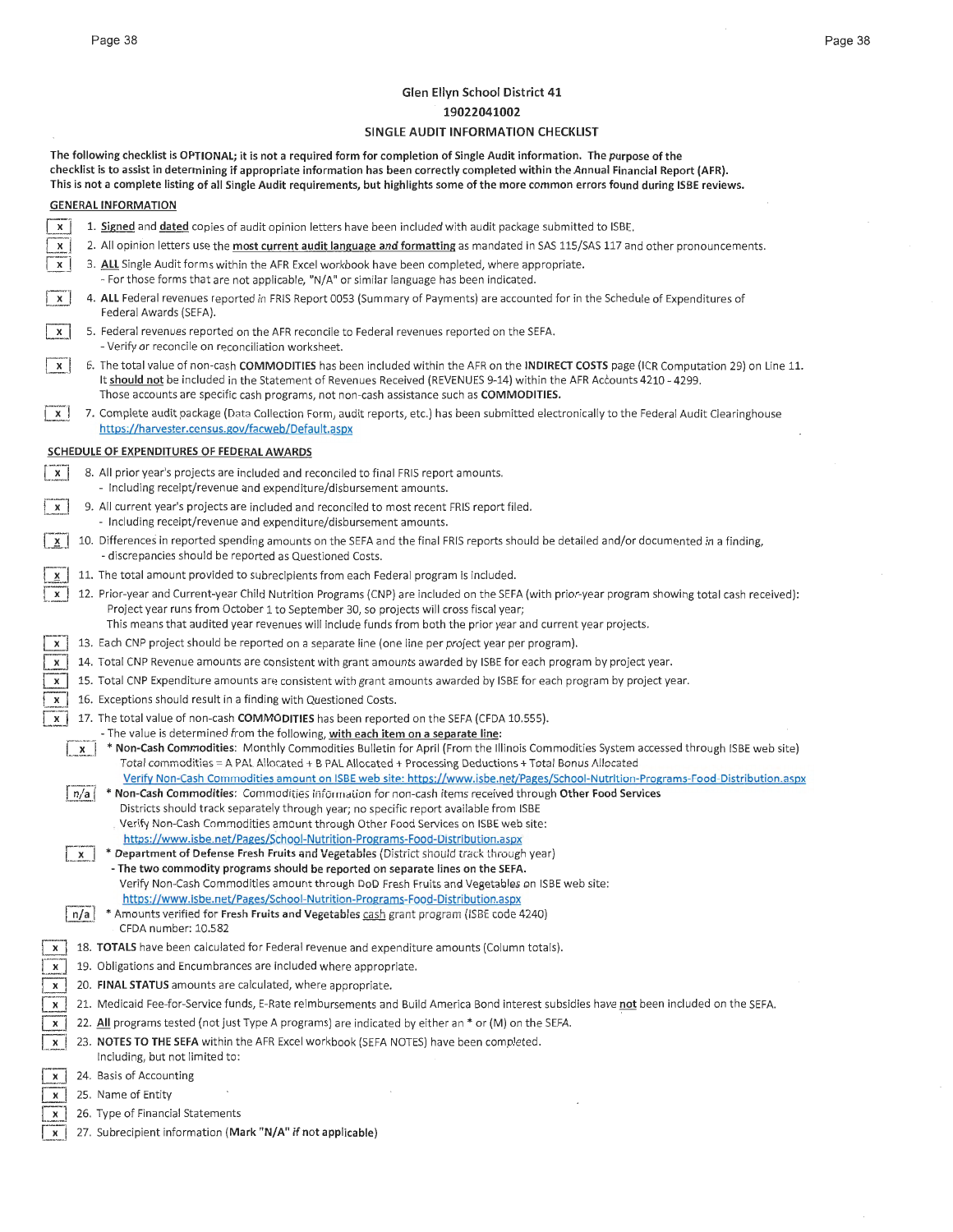## **Glen Ellyn School District 41 19022041002**

#### **SINGLE AUDIT INFORMATION CHECKLIST**

#### $\sqrt{n/a}$  \* ARRA funds are listed separately from "regular" Federal awards

#### **SUMMARY OF AUDITOR'S RESULTS/FINDINGS/CORRECTIVE ACTION PLAN**

- $\overline{\mathbf{x}}$ 28. Audit opinions expressed in opinion letters **match** opinions reported in Summary.
- $\mathbf{x}$ 29. All Summary of Auditor Results questions have been answered. .

30. All tested programs **and** amounts are listed.  $\mathbf{x}$ 

 $\overline{x}$  | 31. Correct testing threshold has been entered. (Title 2 CFR §200.518)

#### **Findings have been filled out completely and correctly {if none, mark "N/A").**

- $\mathbf{x}$ 32. Financial Statement and/or Federal Award Findings information has been completely filled out for each finding, with finding numbers in correct format.
- 33. Finding completed for each **Significant Deficiency** and for each **Material Weakness** noted in opinion letters.  $\mathbf{x}$
- **[!iLaJ** 34. Separate finding for each Federal program (i.e., don't report same finding for multiple programs on one sheet).

 $\boxed{n/a}$  35. Separate finding sheet for each finding on programs (e.g., excess interest earned and unallowable expenditures are two findings and should be reported separately, even if both are on same program).

**n/a** 36. Questioned Costs have been calculated where there are questioned costs.

[~6iJ 37. Questioned Costs are separated by project year **and** by program (and sub-project, if necessary). **:ri/a..** 38. Questioned Costs have been calculated for Interest Earned on **Excess Cash on Hand.** 

- Should be based on actual amount of interest earned

- Questioned Cost amounts are broken out between programs if multiple programs are listed on the finding

**x** 39. A CORRECTIVE ACTION PLAN, on the LEA's letterhead has been completed for each finding.

- Including Finding number, action plan details, projected date of completion, name and title of contact person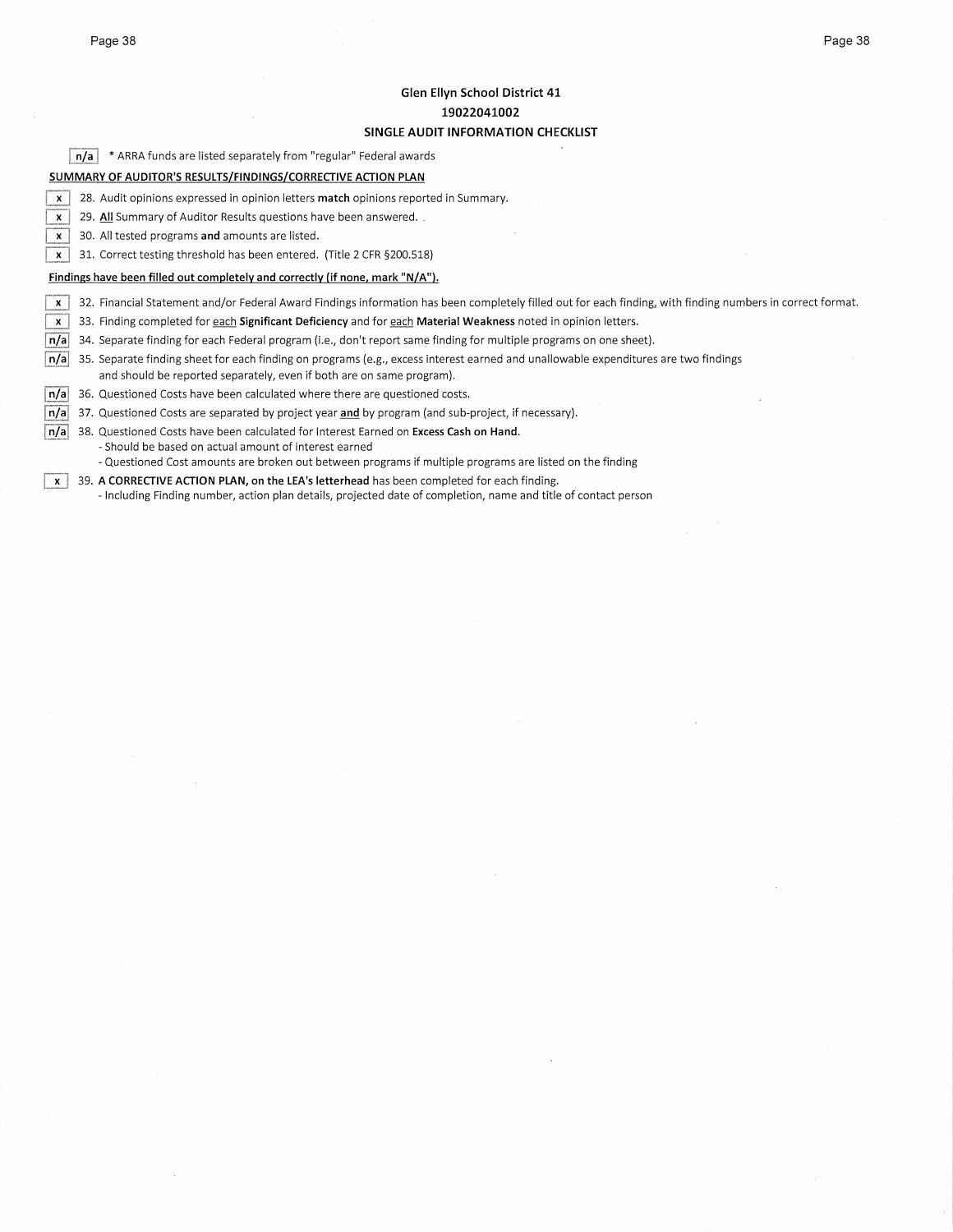# **Glen Ellyn School District 41 19022041002**

# **RECONCILIATION OF FEDERAL REVENUES**

**Year Ending June 30, 2018** 

# **Annual Financial Report to Schedule of Expenditures of Federal Awards**

# **TOTAL FEDERAL REVENUE IN AFR**

| Account Summary 7-8, Line 7                                                                                        | Account 4000                   | $\boldsymbol{\zeta}$ | 1,104,635  |
|--------------------------------------------------------------------------------------------------------------------|--------------------------------|----------------------|------------|
| Flow-through Federal Revenues<br>Revenues 9-14, Line 112<br>Value of Commodities<br>Indirect Cost Info 29, Line 11 | Account 2200                   |                      | 47,263     |
| Less: Medicaid Fee-for-Service Program                                                                             |                                |                      |            |
| Revenues 9-14, Line 271                                                                                            | Account 4992                   |                      | (221, 708) |
| AFR TOTAL FEDERAL REVENUES:                                                                                        |                                |                      | 930,190    |
| ADJUSTMENTS TO AFR FEDERAL REVENUE AMOUNTS:                                                                        |                                |                      |            |
| Reason for Adjustment:<br>Non-Cash commoditites included twice in above calculation                                |                                | \$                   | (47, 263)  |
| <b>ADJUSTED AFR FEDERAL REVENUES</b>                                                                               |                                | $\zeta$              | 882,927    |
|                                                                                                                    |                                |                      |            |
| Total Current Year Federal Revenues Reported on SEFA:<br><b>Federal Revenues</b>                                   | Column D                       | \$                   | 882,927    |
| Adjustments to SEFA Federal Revenues:                                                                              |                                |                      |            |
| Reason for Adjustment:                                                                                             |                                |                      |            |
|                                                                                                                    |                                |                      |            |
|                                                                                                                    |                                |                      |            |
|                                                                                                                    |                                |                      |            |
|                                                                                                                    | ADJUSTED SEFA FEDERAL REVENUE: | $\varsigma$          | 882,927    |
|                                                                                                                    | DIFFERENCE:                    | \$                   |            |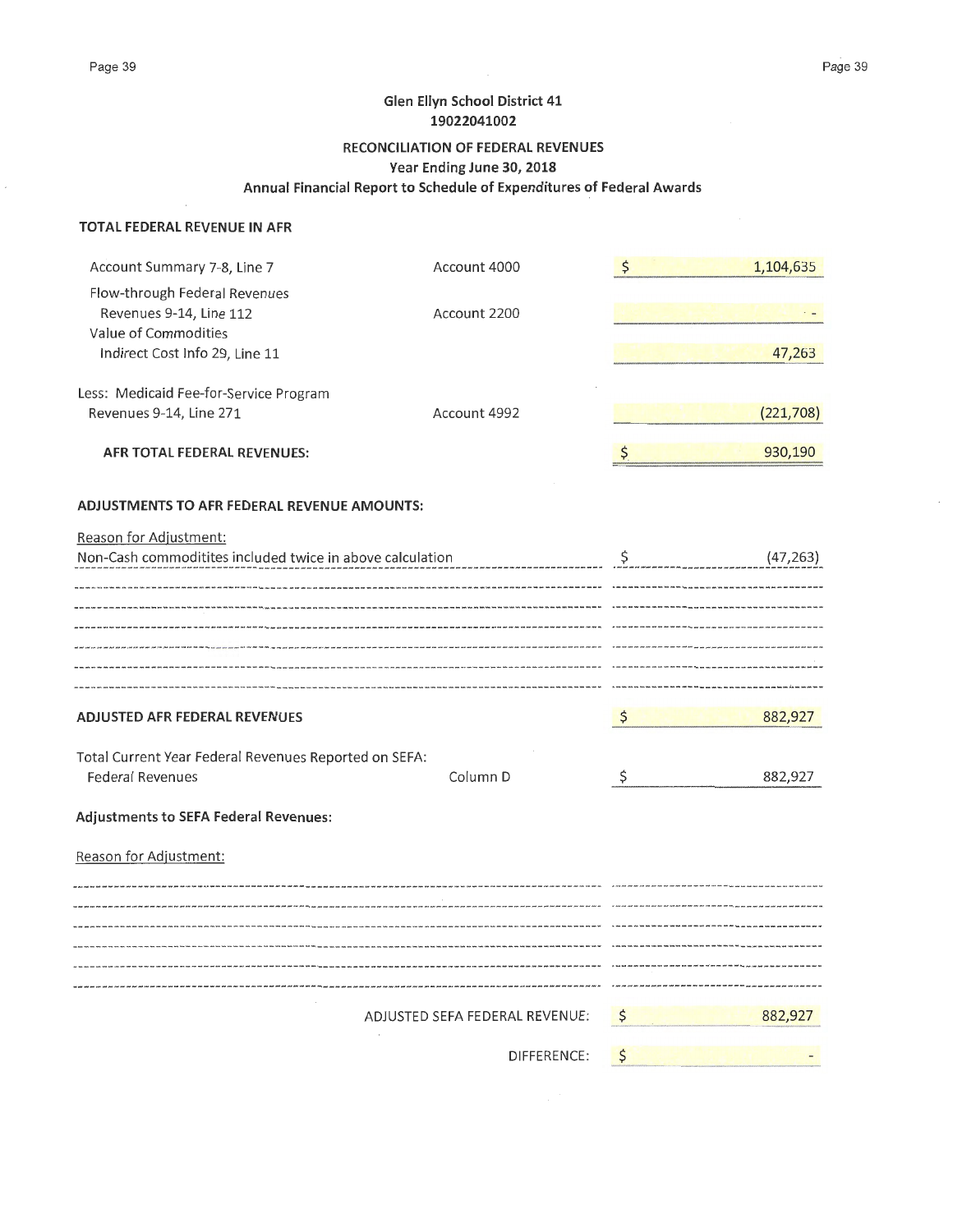# **Glen Ellyn School District 41 19022041002 NOTES TO THE SCHEDULE OF EXPENDITURES OF FEDERAL AWARDS (SEFA)**

#### **Year Ending June 30, 2018**

#### **Note 1: Basis of Presentation'**

The accompanying Schedule of Expenditures of Federal Awards includes the federal grant activity of Glen Ellyn School District 41 and is presented on the Modified Accrual **Basis of Accounting.** The information in this schedule is presented in accordance with the requirements of the Office of Management and Budget Uniform Administrative Requirements, Cost Principles, and Audit Requirements for Federal Awards. Therefore, some amounts presented in this schedule may differ from amounts presented in, or used in the preparation of, the **Basic** financial statements.

#### **Note 2: Indirect Facilities** & **Administration costs<sup>6</sup>**

| Auditee elected to use 10% de minimis cost rate? |  | N <sub>O</sub> |
|--------------------------------------------------|--|----------------|
|                                                  |  |                |

### **Note 3: Subrecipients**

Of the federal expenditures presented in the schedule, Glen Ellyn School District 41 provided federal awards to subrecipients as follows:

|                                 | Federal            | Amount Provided to |
|---------------------------------|--------------------|--------------------|
| Program Title/Subrecipient Name | <b>CFDA Number</b> | Subrecipient       |
| None                            |                    |                    |
|                                 |                    |                    |
|                                 |                    |                    |
|                                 |                    |                    |
|                                 |                    |                    |
|                                 |                    |                    |
|                                 |                    |                    |
| $\sim$<br>$\sim$                |                    |                    |
| $\sim$                          |                    | $\sim$             |
|                                 |                    |                    |
|                                 |                    |                    |
| $\sigma$                        |                    |                    |
|                                 |                    |                    |

#### **Note 4: Non-Cash Assistance**

The following amounts were expended in the form of non-cash assistance by Glen Ellyn School District 41 and **should be** included in the Schedule of Expenditures of Federal Awards:

NON-CASH COMMODITIES (CFDA 10.555)\*\*:

| $11011-2111$ CORTINIO DITILO (CI DA 10.333) $\cdots$                         | $T_{\ell}$ |                                   |  |
|------------------------------------------------------------------------------|------------|-----------------------------------|--|
| OTHER NON-CASH ASSISTANCE - DEPT. OF DEFENSE FRUITS & VEGETABLES             | \$0        | \$47,263<br><b>Total Non-Cash</b> |  |
| Note 5: Other Information                                                    |            |                                   |  |
| Insurance coverage in effect paid with Federal funds during the fiscal year: |            |                                   |  |
| Property                                                                     | \$0        |                                   |  |
| Auto                                                                         | \$0        |                                   |  |
| <b>General Liability</b>                                                     | \$0        |                                   |  |
| <b>Workers Compensation</b>                                                  | \$0        |                                   |  |
| Loans/Loan Guarantees Outstanding at June 30:                                | \$0        |                                   |  |
| District had Federal grants requiring matching expenditures                  | No         |                                   |  |
|                                                                              | (Yes/No)   |                                   |  |
|                                                                              |            |                                   |  |

47,263

\*\* The amount reported here should match the value reported for non-cash Commodities on the Indirect Cost Rate Computation page.

<sup>5</sup> This note is included to meet the Uniform Guidance requirement that the schedule include notes that describe the significant accounting policies used in preparing the schedule. (§200.510 (b){6))

• The Uniform Guidance requires the Schedule of Expenditures of Federal Awards to note whether or not the auditee elected to use the 10% de minimis cost rate as covered in §200.414 Indirect {F&A) costs. §200.510 {b){6)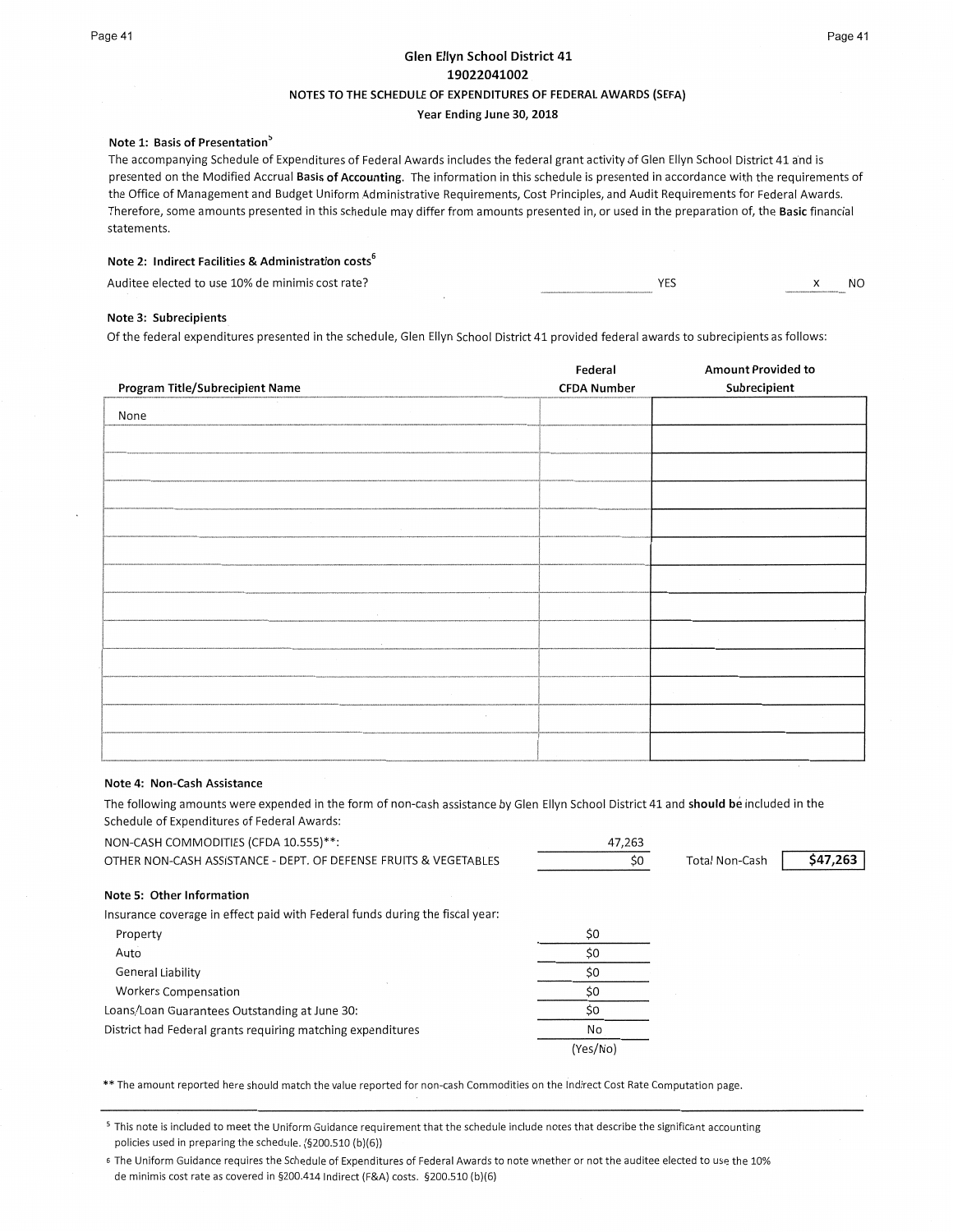#### Glen Ellyn School District 41 19-022-0410-02 SCHEDULE OF EXPENDITURES OF FEDERAL AWARDS Year Ending June 30, 2018

|                                                                                                                     |                     |                       |                   |                |                    | Expenditure/Disbursements <sup>4</sup> |                    |                    |              |               |                     |
|---------------------------------------------------------------------------------------------------------------------|---------------------|-----------------------|-------------------|----------------|--------------------|----------------------------------------|--------------------|--------------------|--------------|---------------|---------------------|
|                                                                                                                     |                     | <b>ISBE Project #</b> | Receipts/Revenues |                |                    |                                        |                    |                    |              |               |                     |
| Federal Grantor/Pass-Through Grantor                                                                                |                     |                       |                   |                |                    | Year                                   |                    | Year               |              | Final         |                     |
| Program or Cluster Title and                                                                                        | <b>CFDA</b>         | (1st 8 digits)        | Year              | Year           | Year               | $7/1/16 - 6/30/17$                     | Year               | $7/1/17 - 6/30/18$ | Obligations/ | <b>Status</b> | <b>Budget</b>       |
|                                                                                                                     | Number <sup>2</sup> | or Contract #         | 7/1/16-6/30/17    | 7/1/17-6/30/18 | $7/1/16 - 6/30/17$ | Pass through to                        | $7/1/17 - 6/30/18$ | Pass through to    | Encumb.      | $(E)+(F)+(G)$ |                     |
| <b>Major Program Designation</b><br>U.S. Department of Education - Passed Through Illinois State Board of Education | (A)                 | (B)                   | (C)               | (D)            | (E)                | <b>Subrecipients</b>                   | (F)                | Subrecipients      | (G)          | (H)           | $\langle 1 \rangle$ |
| (ISBE):                                                                                                             |                     |                       |                   |                |                    |                                        |                    |                    |              |               |                     |
|                                                                                                                     |                     |                       |                   |                |                    |                                        |                    |                    |              |               |                     |
| TITLE I GRANTS TO LOCAL EDUCATION AGENCIES                                                                          |                     |                       |                   |                |                    |                                        |                    |                    |              |               |                     |
| Title I - Low Income - PY 17                                                                                        | 84.010A             | 17-4300-00            | 340,887           | 1,035          | 340.887            | $\circ$                                | 1,035              | $\circ$            | $\Omega$     | 341,922       | N/A                 |
| Title I - Low Income - PY 18                                                                                        | 84,010A             | 18-4300-00            | $\Omega$          | 231,811        | $\Omega$           | $\circ$                                | 231,811            | $^{\circ}$         | 0            | 231,811       | 328,751             |
| Subtotal - 84,010A - Title I - Low Income                                                                           |                     |                       | 378,337           | 232,846        | 340,887            | $\bf{0}$                               | 232,846            | 0                  | $\Omega$     | 573,733       |                     |
| <b>IMPROVING TEACHER QUALITY STATE GRANTS</b>                                                                       |                     |                       |                   |                |                    |                                        |                    |                    |              |               |                     |
| Title II - Teacher Quality - PY 17 (M)                                                                              | 84.367A             | 17-4932-00            | 88,546            | $\Omega$       | 88,546             | $\circ$                                | $-473$             | $\circ$            | 0            | 88,073        | N/A                 |
| Title II - Teacher Quality - PY 18 (M)                                                                              | 84.367A             | 18-4932-00            | $\Omega$          | 81,205         | $\circ$            | $\circ$                                | 81,678             | $\mathbf 0$        | 0            | 81,678        | 92,487              |
| Subtotal - 84.367A - Title II - Teacher Quality                                                                     |                     |                       | 88,546            | 81,205         | 88,546             | $\overline{0}$                         | 81,205             | $\mathbf 0$        | $\mathbf 0$  | 169,751       |                     |
| <b>ENGLISH LANGUAGE ACQUISITION STATE GRANTS</b>                                                                    |                     |                       |                   |                |                    |                                        |                    |                    |              |               |                     |
| Title III - Lang Inst. Prog. Limited PY 17                                                                          | 84.365A             | 17-4909-00            | 43,771            | 6,944          | 43,771             | $\circ$                                | 6.944              | $\circ$            | $\Omega$     | 50,715        | N/A                 |
| Title III - Lang Inst. Prog. Limited PY 18                                                                          | 84.365A             | 18-4909-00            | $\Omega$          | 42,604         | $\circ$            | $\circ$                                | 42,604             | $^{\circ}$         | $\mathbf 0$  | 42,604        | 56,178              |
| Title III - Immigrant Education Program ('/EP') - PY 17                                                             | 84.365A             | 17-4905-00            | 5,028             | $\circ$        | 5,028              | $\circ$                                | $\Omega$           | $\circ$            | $\Omega$     | 5,028         | N/A                 |
| Title III - Immigrant Education Program (IEP) - PY 18                                                               | 84.365A             | 18-4905-00            | $\Omega$          | 650            | $\circ$            | $\circ$                                | 650                | $\mathbf 0$        | $\Omega$     | 650           | 12,803              |
| Subtotal - 84.365A - ENGLISH LANGUAGE ACQUISITION STATE GRANTS                                                      |                     |                       | 48,799            | 50,198         | 48,799             | 0                                      | 50,198             | $^{\circ}$         | $\Omega$     | 98,997        |                     |
| <b>SPECIAL EDUCATION CLUSTER (IDEA)</b>                                                                             |                     |                       |                   |                |                    |                                        |                    |                    |              |               |                     |
| <b>SPECIAL EDUCATION GRANTS TO STATES</b>                                                                           |                     |                       |                   |                |                    |                                        |                    |                    |              |               |                     |
| Special Education - I.D.E.A - Room & Board PY 17                                                                    | 84.027              | 17-4625-00            | $\circ$           | 1,069          | $\circ$            | $\circ$                                | 1,069              | $\circ$            | $\Omega$     | 1,069         | N/A                 |
| U.S. Department of Education Passed Through Cooperative Association for<br><b>Special Education (CASE):</b>         |                     |                       |                   |                |                    |                                        |                    |                    |              |               |                     |
| Special Education - I.D.E.A - Flow-Through PY 17                                                                    | 84.027              | 17-4620-00            | 133,800           | 0              | 133,800            | $\circ$                                | $\circ$            | $\circ$            | $\circ$      | 133,800       | N/A                 |
| Special Education - I.D.E.A - Flow-Through PY 18                                                                    | 84.027              | 18-4620-00            | $\Omega$          | 22,485         |                    | $\circ$                                | 22,485             | $\circ$            | $\Omega$     | 22,485        | N/A                 |
| Subtotal - 84.027 - SPECIAL EDUCATION GRANTS TO STATES                                                              |                     |                       | 133,800           | 23,554         | 133,800            | $\mathbf 0$                            | 23,554             | $\circ$            | $\Omega$     | 157,354       |                     |
| IDEA Pre-School - PY18                                                                                              | 84.173              | 17-4600-00            | $\circ$           | 47,625         | $\circ$            | $\circ$                                | 47,625             | $\circ$            | $\circ$      | 47,625        | N/A                 |
| Subtotal - 84.173A IDEA Pre-School (M)                                                                              |                     |                       | $\Omega$          | 47,625         | $\Omega$           | $\mathbf 0$                            | 47,625             | $\mathbf 0$        | $\Omega$     | 47,625        |                     |
| Subtotal - SPECIAL EDUCATION CLUSTER (IDEA)                                                                         |                     |                       | 133,800           | 71,179         | 133,800            | $\bf{0}$                               | 71,179             | $\Omega$           | 0            | 204,979       |                     |

 $\sim$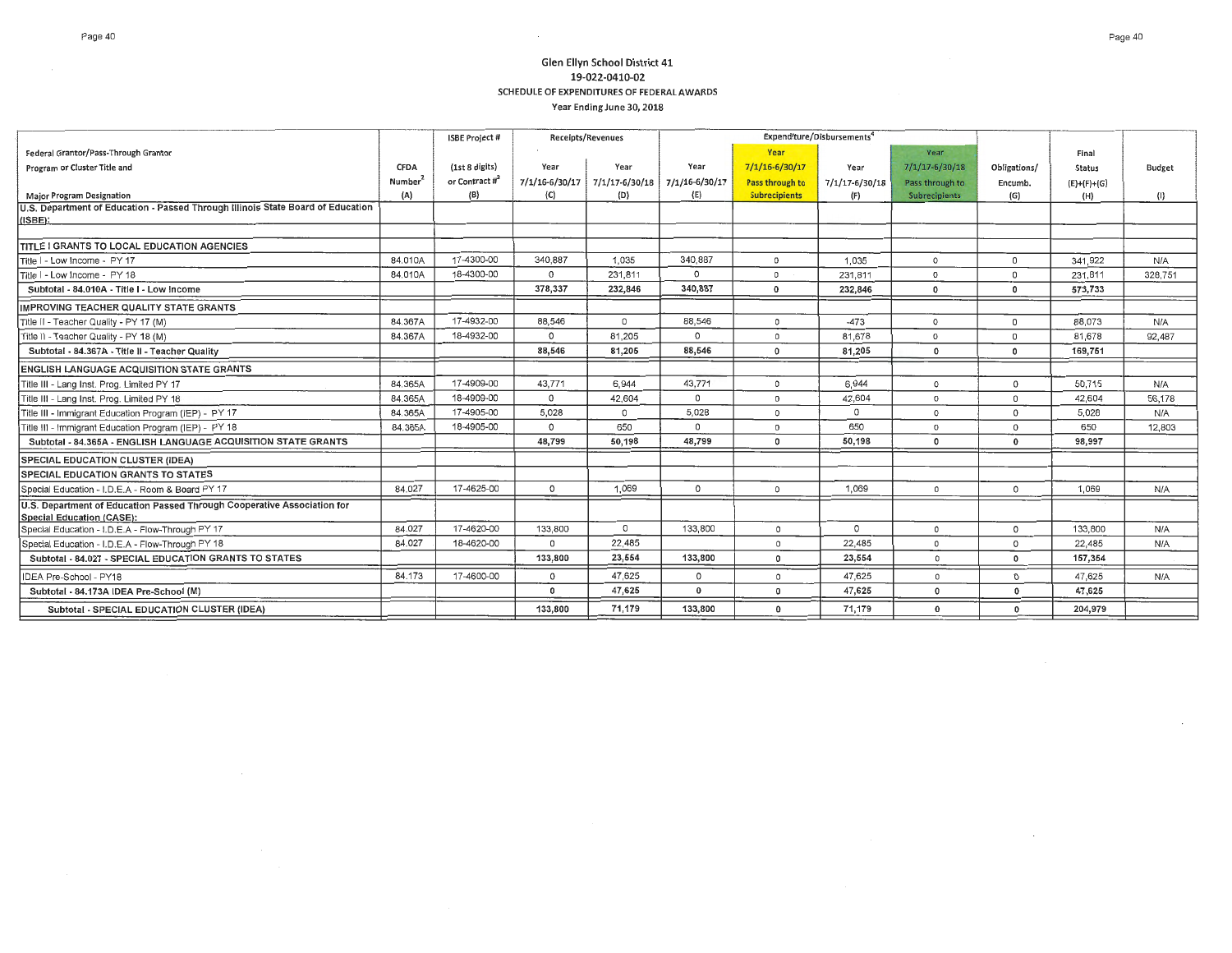#### Glen Ellyn School District 41 19-022-0410-02 SCHEDULE OF EXPENDITURES OF FEDERAL AWARDS Year Ending June 30, 2018

|                                                                                                                             |                     | ISBE Project #             |                | Receipts/Revenues | Expenditure/Disbursements <sup>4</sup> |                      |                    |                      |              |               |               |
|-----------------------------------------------------------------------------------------------------------------------------|---------------------|----------------------------|----------------|-------------------|----------------------------------------|----------------------|--------------------|----------------------|--------------|---------------|---------------|
| Federal Grantor/Pass-Through Grantor                                                                                        |                     |                            |                |                   |                                        | Year                 |                    | Year                 |              | Final         |               |
| Program or Cluster Title and                                                                                                | <b>CFDA</b>         | (1st 8 digits)             | Year           | Year              | Year                                   | $7/1/16 - 6/30/17$   | Year               | $7/1/17 - 6/30/18$   | Obligations/ | <b>Status</b> | <b>Budget</b> |
|                                                                                                                             | Number <sup>2</sup> | or Contract # <sup>3</sup> | 7/1/16-6/30/17 | 7/1/17-6/30/18    | 7/1/16-6/30/17                         | Pass through to      | $7/1/17 - 6/30/18$ | Pass through to      | Encumb.      | $(E)+(F)+(G)$ |               |
| <b>Major Program Designation</b>                                                                                            | (A)                 | (B)                        | (C)            | (D)               | (E)                                    | <b>Subrecipients</b> | (F)                | <b>Subrecipients</b> | (G)          | (H)           | (1)           |
| US Department of Agriculture - Passed Through the Illinois State Board of<br>Education:                                     |                     |                            |                |                   |                                        |                      |                    |                      |              |               |               |
| NATIONAL SCHOOL LUNCH PROGRAM                                                                                               |                     |                            |                |                   |                                        |                      |                    |                      |              |               |               |
| National School Lunch Program - PY17 (M)                                                                                    | 10.555              | 17-4210-00                 | 240,879        | 40,814            | 240,879                                | $\circ$              | 40,814             | $\circ$              | $\circ$      | 281,693       | N/A           |
| National School Lunch Program - PY18 (M)                                                                                    | 10.555              | 18-4210-00                 | $\circ$        | 229,672           | $\mathbf 0$                            | $\mathbf 0$          | 229,672            | $^{\circ}$           | $\circ$      | 229,672       | N/A           |
| Food Commodity Program PY 17 (M)                                                                                            | 10.555              | 17-4299-00                 | 33,624         | $\circ$           | 33,624                                 | $\circ$              | 0                  | $\circ$              | $^{\circ}$   | 33,624        | N/A           |
| Food Commodity Program PY 18 (M)                                                                                            | 10.555              | 18-4299-00                 | $\circ$        | 22,969            | $\circ$                                | $\mathbf 0$          | 22,969             | $\Omega$             | $\Omega$     | 22,969        | N/A           |
| U.S. Department of Defense - Passed Through the Illinois State Board of<br>Education:                                       |                     |                            |                |                   |                                        |                      |                    |                      |              |               |               |
| NATIONAL SCHOOL LUNCH PROGRAM                                                                                               |                     |                            |                |                   |                                        |                      |                    |                      |              |               |               |
| Department of Defense - Fruits and Vegetables - PY17 (M)                                                                    | 10.555              | 17-4299-00                 | 23,315         | $\circ$           | 23,315                                 | $\circ$              | $\circ$            | $\mathbf{O}$         | $\mathbf 0$  | 23,315        | ነዛንት          |
| Department of Defense - Fruits and Vegetables - PY18 (M)                                                                    | 10.555              | 18-4299-00                 | 0              | 24,294            | $\circ$                                | $\circ$              | 24.294             | $\circ$              | 0            | 24,294        | N/A           |
| Subtotal - 10,555 - NATIONAL SCHOOL LUNCH PROGRAM                                                                           |                     |                            | 297,818        | 317,749           | 297,818                                | $\bf{0}$             | 317,749            | $^{\circ}$           | $\mathbf 0$  | 615,567       |               |
| Special Milk Program - PY 17 (M)                                                                                            | 10.556              | 17-4215-00                 | 2,164          | 234               | 2,164                                  | $\mathsf{O}$         | 234                | $^{\circ}$           | C.           | 2,398         | N/A           |
| Special Milk Program - PY 18 (M)                                                                                            | 10,556              | 18-4215-00                 | $\Omega$       | 1,355             | $\circ$                                | $\circ$              | 1,355              | $\mathbf{O}$         | $\circ$      | 1,355         | N/A           |
| Subtotal - 10.556 - Special Milk Program                                                                                    |                     |                            | 2,164          | 1,589             | 2,164                                  | $\mathbf 0$          | 1,589              | $^{\circ}$           | $\mathbf 0$  | 3,753         |               |
| School Breakfast Program - PY 17 (M)                                                                                        | 10.553              | 17-4220-00                 | 54,443         | 7,917             | 54,443                                 | $\mathsf{O}$         | 7,917              | $\circ$              | 0            | 62,360        | N/A           |
| School Breakfast Program - PY 18 (M)                                                                                        | 10.553              | 18-4220-00                 | $\circ$        | 46,133            | $\circ$                                | $\circ$              | 46,133             | $\circ$              | $\mathbf 0$  | 46,133        | N/A           |
| Subtotal - 10.553 - School Breakfast Program                                                                                |                     |                            | 63,486         | 54,050            | 54,443                                 | $\mathbf 0$          | 54,050             | $\circ$              | $\mathbf{0}$ | 108,493       |               |
|                                                                                                                             |                     |                            |                |                   |                                        |                      |                    |                      |              |               |               |
| Subtotal - Child Nutrition Cluster                                                                                          |                     |                            | 363,468        | 373,388           | 354,425                                | $\Omega$             | 373,388            | 0                    | 0            | 727,813       |               |
| U.S. Department of Health and Human Services - Passed Through the Illinois<br>Department of Healthcare and Family Services: |                     |                            |                |                   |                                        |                      |                    |                      |              |               |               |
| Medicaid Matching - Administrative Outreach - PY 17                                                                         | 93.778              | 17-4991-00                 | 43,666         | $\mathbf 0$       | 43,666                                 | $^{\circ}$           | $\circ$            | $\circ$              | $\mathbf 0$  | 43,666        | N/A           |
| Medicaid Matching - Administrative Outreach - PY 18                                                                         | 93.778              | 18-4991-00                 | $\circ$        | 74,111            | 0                                      | $\mathbf 0$          | 74,111             | $\circ$              | $^{\circ}$ 0 | 77,680        | N/A           |
| Subtotal - 93,778 - MEDICAL ASSISTANCE PROGRAM                                                                              |                     |                            | 43,666         | 74,111            | 43,666                                 | $\Omega$             | 74,111             | $\mathbf 0$          | $\mathbf{0}$ | 121,346       |               |
|                                                                                                                             |                     |                            |                |                   |                                        |                      |                    |                      |              |               |               |
| Subtotal - U.S. Department of Health and Human Services                                                                     |                     |                            | 43,666         | 74,111            | 43,666                                 | $\mathbf 0$          | 74,111             | $\circ$              | $\mathbf{0}$ | 121,346       |               |
| <b>TOTAL FEDERAL FUNDS</b>                                                                                                  |                     |                            | 1,056,616      | 882,927           | 1,010,123                              | $^{\circ}$           | 882,927            | $\mathbf 0$          | $^{\circ}$   | 1,691,640     |               |
|                                                                                                                             |                     |                            |                |                   |                                        |                      |                    |                      |              |               |               |

• (M) Program was audited as a major program as defined by §200.518.

\*include the total amount provided to subrecipients from each Federal program. §200.510 (b)(4).

The accompanying notes are an integral part of this schedule.

**To meet state or other requirements, auditees may decide to include certain nonfederal awards {for example, state awards) in this schedule. If such nonfederal data are presented, they should be segregated and clearly designated as nonfederal. The title of the schedule should also be modified to indicate t hat nonfederal awards are included.** 

**W hen the CFDA number is not available, the auditee should indicate t hat the CFDA number is not available and include in the schedule the program's name and, if applicable, other identifying number.** 

<sup>3</sup> When awards are received as a subrecipient, the name of the pass-through entity and identifying number assigned by the pass-through entity must be included in the schedule. §200.510 (b)(2)

- **The Uniform Guidance requires that the value of federal awards expended in the form of non-cash assistance, the amount of insurance in effect during the year, and loans or loan guarantees outstanding at year end be included in the schedule and suggests to include the amounts in the SEFA notes.**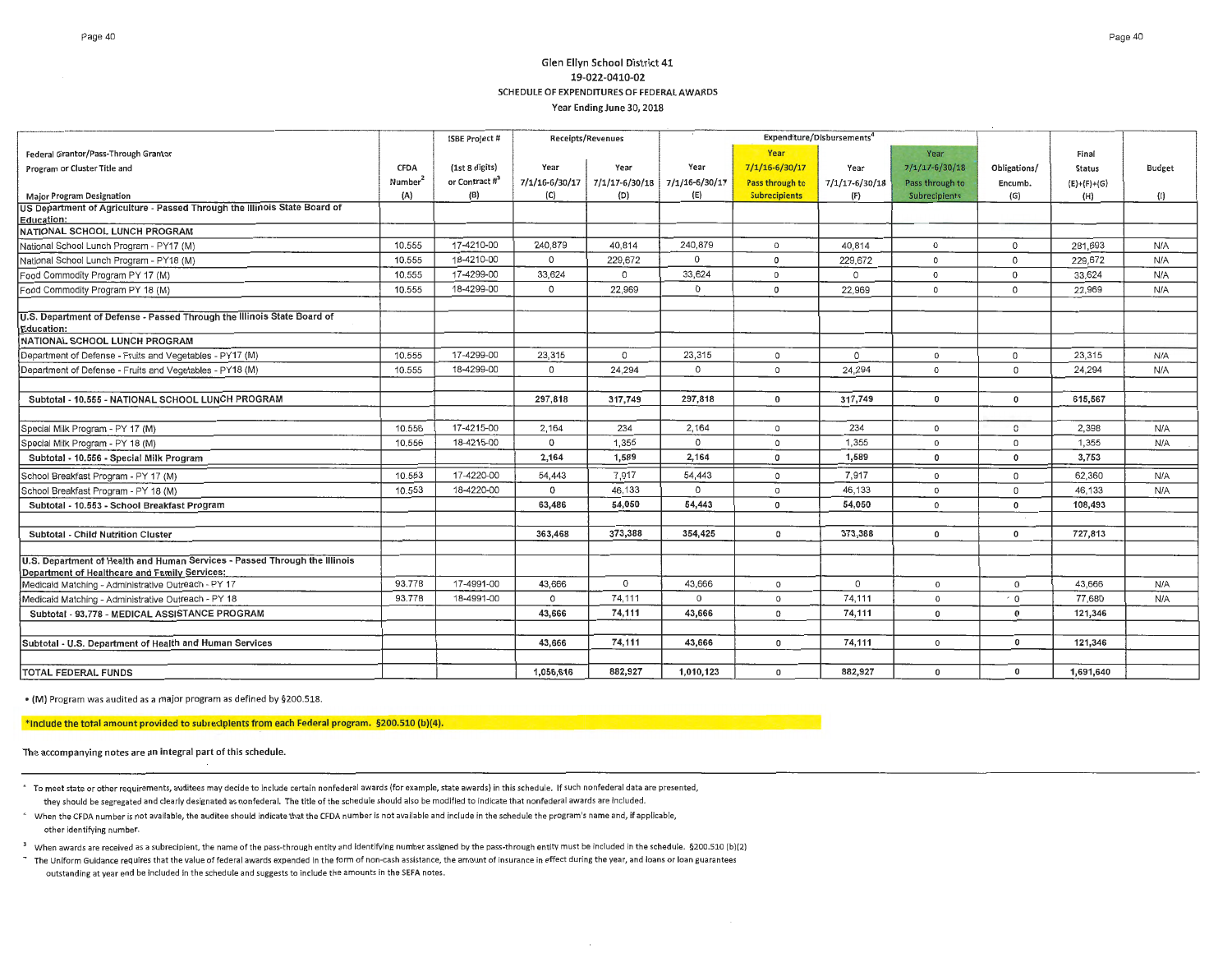# **Glen Ellyn School District 41 19022041002 SCHEDULE OF FINDINGS AND QUESTIONED COSTS Year Ending June 30, 2018**

| <b>FINANCIAL STATEMENTS</b>                                       |                                              |   |            |            |                                               |
|-------------------------------------------------------------------|----------------------------------------------|---|------------|------------|-----------------------------------------------|
| Type of auditor's report issued:                                  | Unmodified                                   |   |            |            |                                               |
|                                                                   | (Unmodified, Qualified, Adverse, Disclaimer) |   |            |            |                                               |
| INTERNAL CONTROL OVER FINANCIAL REPORTING:                        |                                              |   |            |            |                                               |
| • Material weakness(es) identified?                               |                                              | X | YES        |            | None Reported                                 |
| • Significant Deficiency(s) identified that are not considered to |                                              |   |            |            |                                               |
| be material weakness(es)?                                         |                                              |   | <b>YES</b> | x          | None Reported                                 |
| • Noncompliance material to the financial statements noted?       |                                              |   | YES        | X          | NO                                            |
| <b>FEDERAL AWARDS</b>                                             |                                              |   |            |            |                                               |
| INTERNAL CONTROL OVER MAJOR PROGRAMS:                             |                                              |   |            |            |                                               |
| • Material weakness(es) identified?                               |                                              |   | <b>YES</b> | x          | None Reported                                 |
| • Significant Deficiency(s) identified that are not considered to |                                              |   |            |            |                                               |
| be material weakness(es)?                                         |                                              |   | <b>YES</b> | x          | None Reported                                 |
| Type of auditor's report issued on compliance for major programs: |                                              |   |            | Unmodified |                                               |
|                                                                   |                                              |   |            |            | (Unmodified, Qualified, Adverse, Disclaimer') |
| Any audit findings disclosed that are required to be reported in  |                                              |   |            |            |                                               |
| accordance with §200.516 (a)?                                     |                                              |   | <b>YES</b> | x          | NO                                            |

#### **IDENTIFICATION OF MAJOR PROGRAMS:**<sup>8</sup>

| CFDA NUMBER(S) <sup>9</sup>                                              | NAME OF FEDERAL PROGRAM or CLUSTER <sup>10</sup> | AMOUNT OF FEDERAL PROGRAM |           |
|--------------------------------------------------------------------------|--------------------------------------------------|---------------------------|-----------|
| 10.553, 10.555, 10.556                                                   | CHILD NUTRITION CLUSTER                          |                           | 373,388   |
|                                                                          |                                                  |                           |           |
|                                                                          |                                                  |                           |           |
|                                                                          |                                                  |                           |           |
|                                                                          |                                                  |                           |           |
|                                                                          | <b>Total Amount Tested as Major</b>              |                           | \$373,388 |
| Total Federal Expenditures for 7/1/17-6/30/18                            |                                                  | \$886,496                 |           |
| % tested as Major                                                        |                                                  | 42.12%                    |           |
| Dollar threshold used to distinguish between Type A and Type B programs: |                                                  | \$750,000.00              |           |
| Auditee qualified as low-risk auditee?                                   |                                                  | YES                       | NO.       |

- $\boldsymbol{7}$ If the audit report for one or more major programs is other than unmodified, indicate the type of report issued for each program. Example: "Unmodified for all major programs except for [name of program], which was modified and [name of program], which was a disclaimer."
- 8 Major programs should generally be reported in the same order as they appear on the SEFA.
- $\overline{9}$ When the CFDA number is not available, include other identifying number, if applicable.
- 10 The name of the federal program or cluster should be the same as that listed in the SEFA. For clusters, auditors are only required to list the name of the cluster.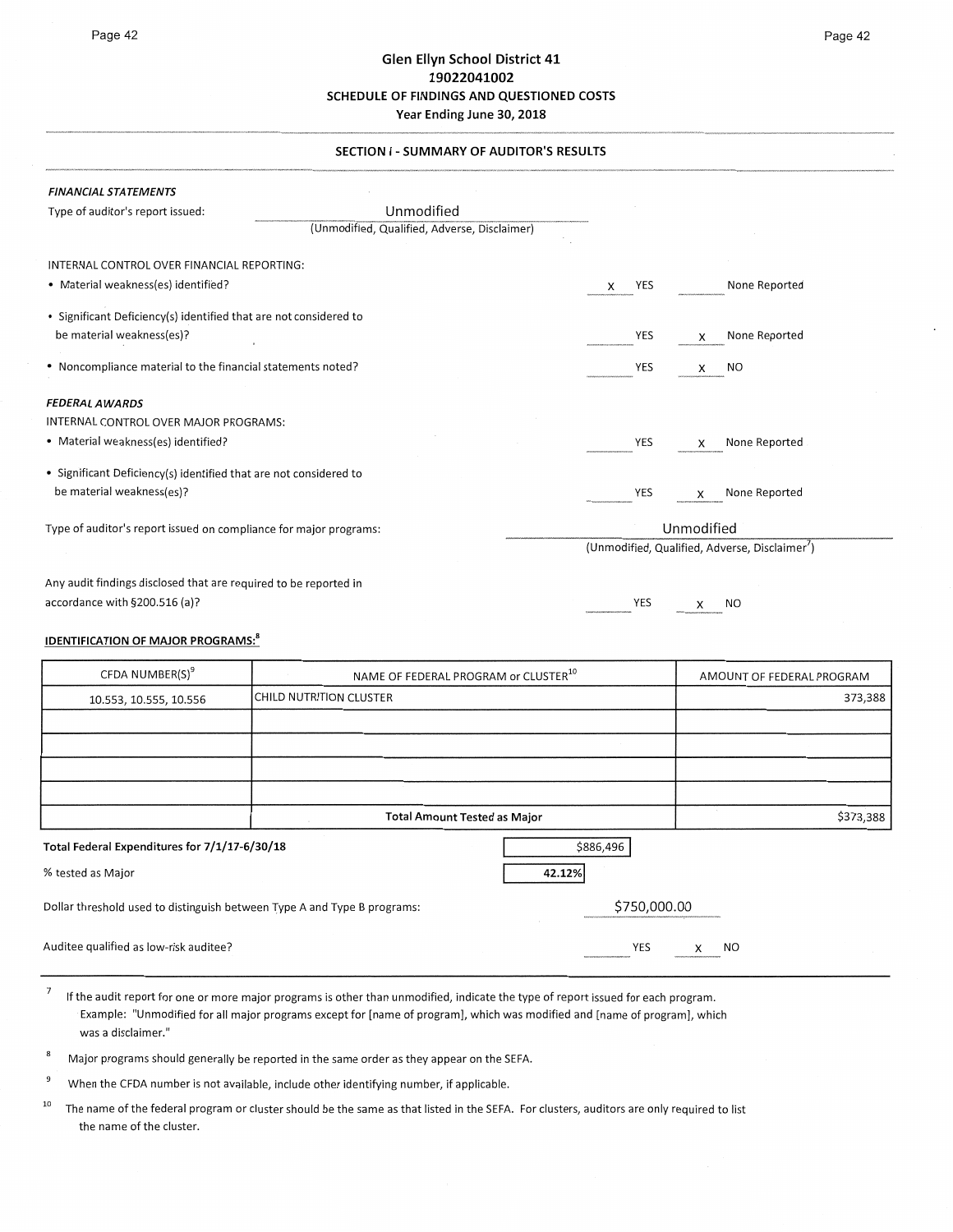### Glen Ellyn School District 41 19022041002 SCHEDULE OF FINDINGS AND QUESTIONED COSTS Year Ending June 30, 2018

| <b>SECTION II - FINANCIAL STATEMENT FINDINGS</b>                                        |          |                     |     |                                                                                                                                       |      |  |  |  |
|-----------------------------------------------------------------------------------------|----------|---------------------|-----|---------------------------------------------------------------------------------------------------------------------------------------|------|--|--|--|
| 1. FINDING NUMBER: <sup>11</sup>                                                        | 2018-001 | 2. THIS FINDING IS: | New | <b>Repeat from Prior Year?</b><br>Year originally reported?                                                                           | 2009 |  |  |  |
| 3. Criteria or specific requirement                                                     |          |                     |     |                                                                                                                                       |      |  |  |  |
| The District must have functioning internal controls over external financial reporting. |          |                     |     |                                                                                                                                       |      |  |  |  |
| 4. Condition                                                                            |          |                     |     |                                                                                                                                       |      |  |  |  |
|                                                                                         |          |                     |     | The District does not have functioning internal controls over external financial reporting as the District does not currently prepare |      |  |  |  |
| its Annual Financial Statements and the Schedule of Expenditures of Federal Awards.     |          |                     |     |                                                                                                                                       |      |  |  |  |
| 5. Context <sup>12</sup>                                                                |          |                     |     |                                                                                                                                       |      |  |  |  |
| It was determined that management did not have an external financial reporting expert.  |          |                     |     |                                                                                                                                       |      |  |  |  |
|                                                                                         |          |                     |     |                                                                                                                                       |      |  |  |  |

#### **6. Effect**

Management was not able to detect material errors to its financial statements and external financial statements would not have been presented in accordance with GAAP; the auditors prepared the Annual Financial Statements and the Schedule of Expenditures of Federal Awards.

#### **7.Cause**

This finding was caused by a lack of internal controls over the financial reporting process due to the lack of an external financial reporting expert and lack of training in the preparation of the Schedule of Expenditures of Federal Awards. The District relies upon the auditor for expertise in external financial reporting.

#### **8. Recommendation**

Like many entities of its size, the District does not maintain an external financial reporting department or function, but relies on its audit firm for this purpose. While this is defined as a material weakness by accounting standards, it may not be practical or cost effective for the District to mitigate this weakness. Employing an individual who remains current on the ever-changing accounting and reporting standards would add a significant cost to the District's internal process.

# 9. Management's response<sup>13</sup>

See corrective action plan.

A suggested format for assigning reference numbers is to use the digits of the fiscal year being audited followed by a numeric sequence ot tindings. For example, tindings identitied and reported in the audit ot tiscal year 2018 would be assigned a reterence number ot 2018-001, 2018-002, etc. The sheet is tormatted so that only the number need be entered (1, 2, etc.).

"' Provide sufficient information for judging the prevalence and consequences of the finding, such as relation to universe of costs and/or number ot items examined and quantitication ot audit tindings in dollars.

16 See §200.521 *Management decision* for additional guidance on reporting management's response.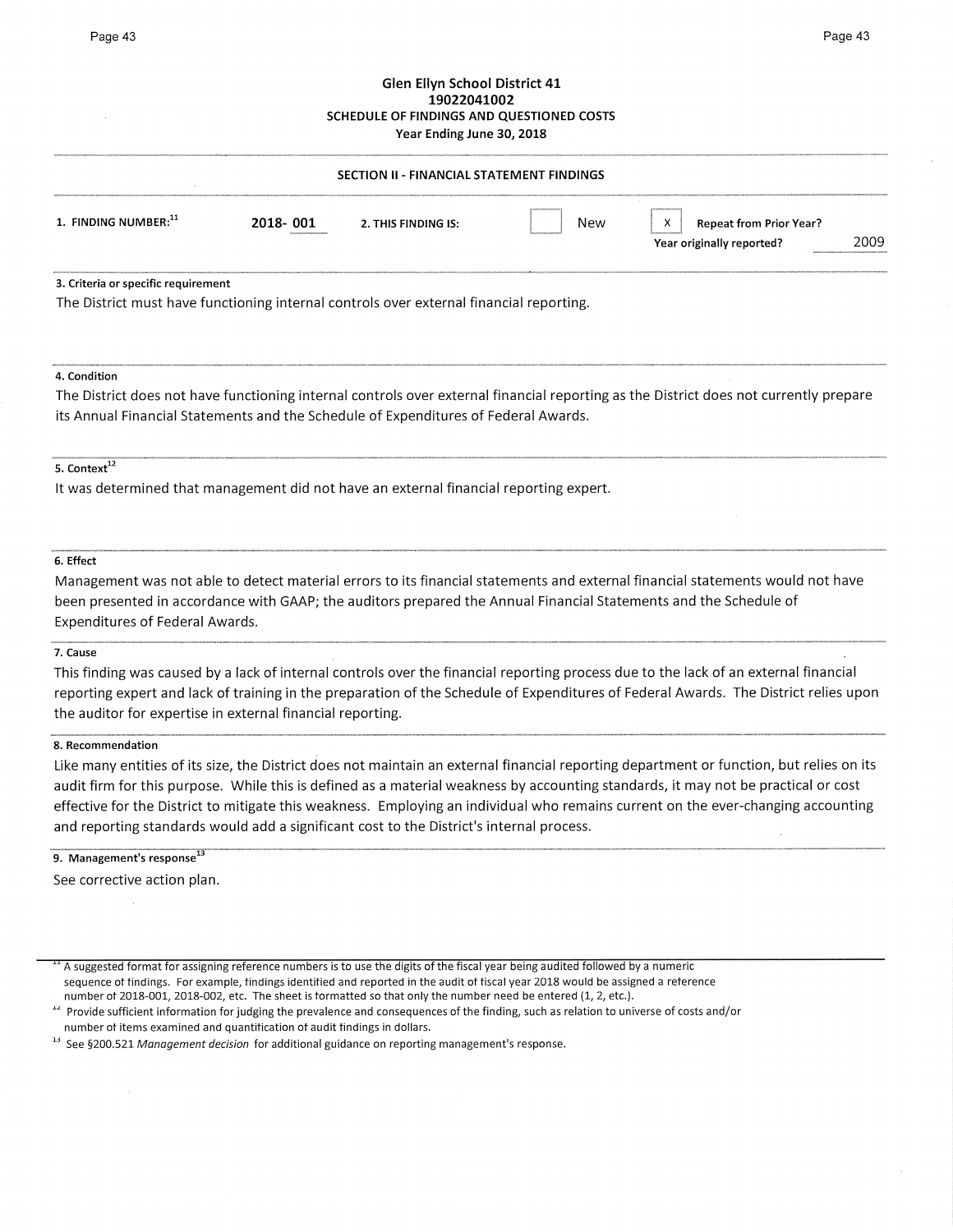# Glen Ellyn School District 41 19022041002 SCHEDULE OF FINDINGS AND QUESTIONED COSTS

Year Ending June 30, 2018

| SECTION III - FEDERAL AWARD FINDINGS AND QUESTIONED COSTS                                |             |                                                                                       |              |                                                      |
|------------------------------------------------------------------------------------------|-------------|---------------------------------------------------------------------------------------|--------------|------------------------------------------------------|
| 1. FINDING NUMBER: <sup>14</sup>                                                         | 2018- $n/a$ | 2. THIS FINDING IS:                                                                   | New          | Repeat from Prior year?<br>Year originally reported? |
| 3. Federal Program Name and Year:                                                        |             |                                                                                       |              |                                                      |
| 4. Project No.:                                                                          |             |                                                                                       | 5. CFDA No.: |                                                      |
| 6. Passed Through:<br>7. Federal Agency:                                                 |             |                                                                                       |              |                                                      |
| 8. Criteria or specific requirement (including statutory, regulatory, or other citation) |             |                                                                                       |              |                                                      |
|                                                                                          |             |                                                                                       |              |                                                      |
| 9. Condition <sup>15</sup>                                                               |             |                                                                                       |              |                                                      |
|                                                                                          |             |                                                                                       |              |                                                      |
| 10. Questioned Costs <sup>16</sup>                                                       |             |                                                                                       |              |                                                      |
|                                                                                          |             |                                                                                       |              |                                                      |
| 11. Context <sup>17</sup>                                                                |             |                                                                                       |              |                                                      |
|                                                                                          |             |                                                                                       |              |                                                      |
|                                                                                          |             |                                                                                       |              |                                                      |
| 12. Effect                                                                               |             |                                                                                       |              |                                                      |
|                                                                                          |             |                                                                                       |              |                                                      |
| 13. Cause                                                                                |             |                                                                                       |              |                                                      |
|                                                                                          |             |                                                                                       |              |                                                      |
| 14. Recommendation                                                                       |             |                                                                                       |              |                                                      |
|                                                                                          |             |                                                                                       |              |                                                      |
| 15. Management's response <sup>18</sup>                                                  |             |                                                                                       |              |                                                      |
|                                                                                          |             |                                                                                       |              |                                                      |
| <b>For ISBE Review</b>                                                                   |             |                                                                                       |              |                                                      |
| Date:<br>Initials:                                                                       |             | <b>Resolution Criteria Code Number</b><br>Disposition of Questioned Costs Code Letter |              |                                                      |
|                                                                                          |             |                                                                                       |              |                                                      |

"" Identify questioned costs as required by §200.516 (a)(3 - 4).

"' See footnote 12.

"" To the extent practical, indicate when management does not agree with the finding, questioned cost, or both.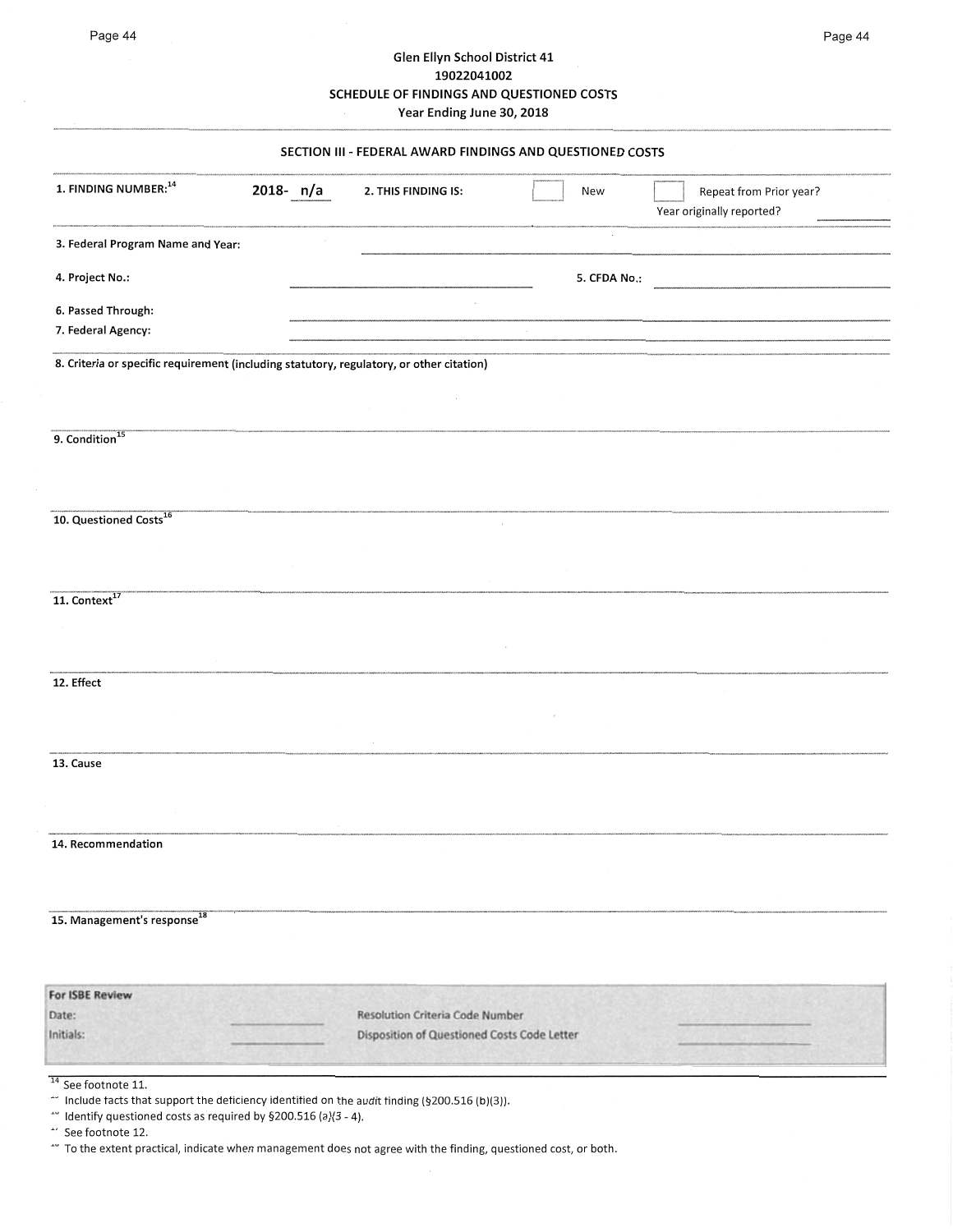# **Glen Ellyn School District 41 19022041002 SUMMARY SCHEDULE OF PRIOR AUDIT FIND1NGS<sup>19</sup> Year Ending June 30, 2018**

[If there are no prior year audit findings, please submit schedule and indicate **NONE]** 

#### **Condition**

# **Finding Number Condition Condition Condition Current Status Current Status Current Status Current Status Current Status Current Status Current Status Current Status Current Status Current Status**

District does not currently prepare its Annual Financial District does not deem it cost-effective to employ Statements and the Schedule of Expenditures of internal staff to perform this function at this time. Federal Awards. Additionally, the auditors identified material cash basis audit entries that were required for the external financial statements to be properly stated as of Junes 30, 2017.

2017-001 The District does not have functioning internal Please see the Corrective Action Plan for Finding No: controls over external financial reporting as the 2018-001. As is the case with many school districts, the

When possible, all prior findings should be on the same page

'" Explanation of this schedule - §200.511 (b)

'" Current Status should include one of the following:

- A statement that corrective action was taken
- A description of any partial or planned corrective action
- An explanation if the corrective action taken was significantly different from that previously reported or in the management decision received from the pass-through entity.